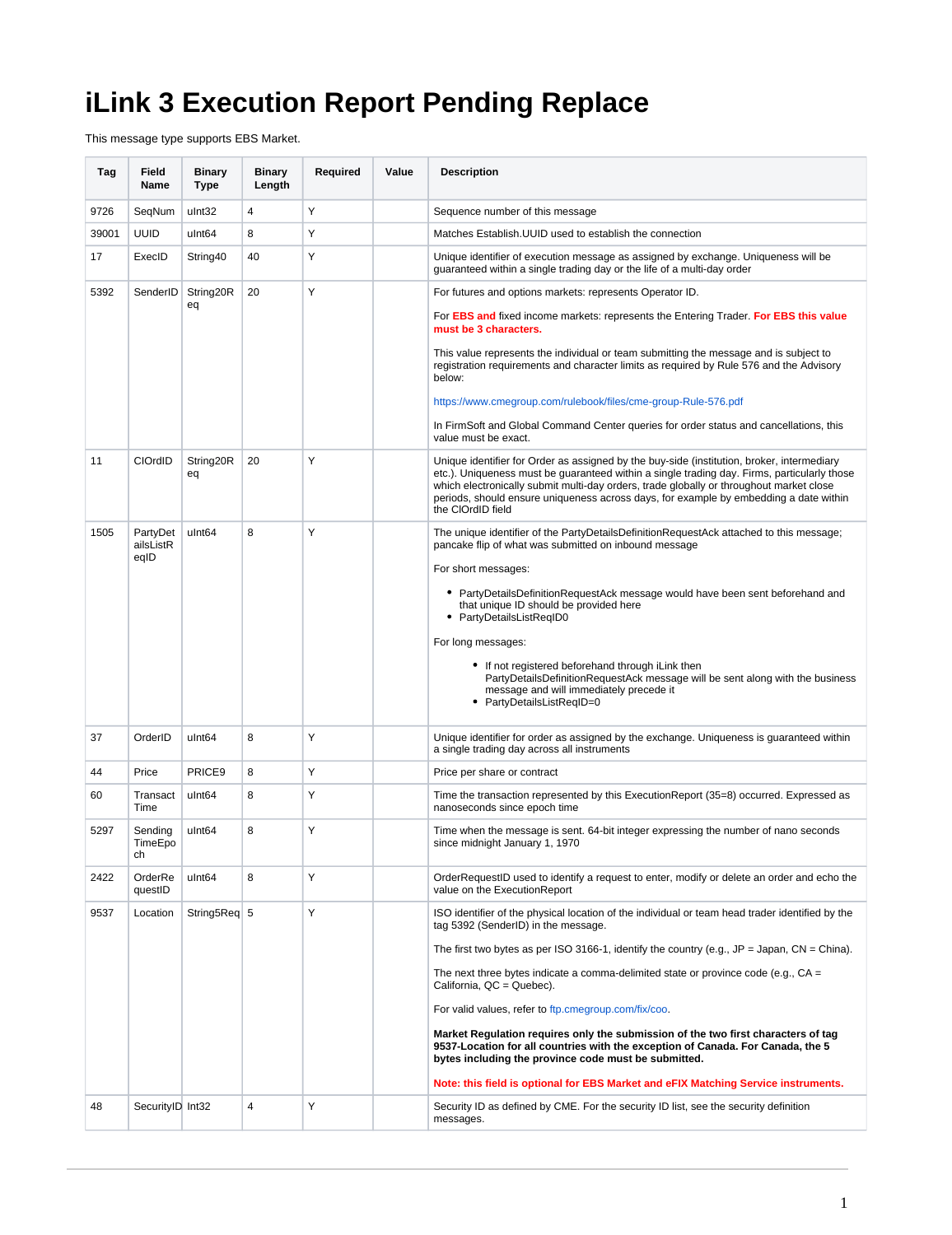| 38   | OrderQty       | ulnt32                              | $\overline{4}$          | Y         |                                                                                | Number of shares or contracts ordered                                                                                                                             |
|------|----------------|-------------------------------------|-------------------------|-----------|--------------------------------------------------------------------------------|-------------------------------------------------------------------------------------------------------------------------------------------------------------------|
| 14   | CumQty         | ulnt32                              | $\overline{4}$          | Υ         |                                                                                | Total quantity filled                                                                                                                                             |
|      |                |                                     |                         |           |                                                                                | Will be set to 0 for OFMOverride=0 (Disabled)                                                                                                                     |
|      |                |                                     |                         |           |                                                                                | Will be set to total quantity filled for OFMOverride=1 (Enabled)                                                                                                  |
| 151  | LeavesQ<br>ty  | ulnt32                              | $\overline{\mathbf{4}}$ | Υ         |                                                                                | Quantity open for further execution.                                                                                                                              |
|      |                |                                     |                         |           |                                                                                | Only present for outrights and spreads, not spread legs.                                                                                                          |
| 110  | MinQty         | ulnt32NU<br>LL                      | $\overline{4}$          | N         |                                                                                | Minimum quantity of an order for immediate execution.                                                                                                             |
|      |                |                                     |                         |           |                                                                                | The value of MinQty must be between 1 and the value in tag 38-OrderQty.                                                                                           |
|      |                |                                     |                         |           |                                                                                | If set to 0 or default null value then it means that minimum quantity is $n$ .                                                                                    |
|      |                |                                     |                         |           |                                                                                | If the quantity present in tag 110 <b>cannot</b> be immediately executed, the entire order is<br>eliminated.                                                      |
| 1138 | Display<br>Qty | ulnt32NU<br>LL                      | $\overline{\mathbf{4}}$ | ${\sf N}$ |                                                                                | The quantity to be displayed . Required for iceberg orders. On orders specifies the qty to<br>be displayed, on execution reports the currently displayed quantity |
| 432  | ExpireD<br>ate | LocalMkt<br>Date                    | $\overline{2}$          | Y         |                                                                                | Date of order expiration (last day the order can trade), always expressed in terms of the<br>local market date                                                    |
|      |                |                                     |                         |           |                                                                                | Default: days since Unix epoch. Range: Jan. 1, 1970 - June 7, 2149 local                                                                                          |
| 39   |                | OrdStatus PendMod<br><b>Status</b>  | $\mathbf 0$             | Y         | Ord<br>٠<br>Sta<br>tus<br>=E<br>(Pe<br>ndi<br>ng<br>Re<br>pla<br>ce)           | Identifies status of order as subject to pending replace<br>Constant value                                                                                        |
| 150  |                | ExecType ExecType<br>PendModi<br>fy | $\pmb{0}$               | Υ         | $\bullet$<br>Exe<br>cTy<br>$pe =$<br>E<br>(Pe<br>ndi<br>ng<br>Re<br>pla<br>ce) | Describes the specific ExecutionRpt as subject to pending cancellation<br>Constant value                                                                          |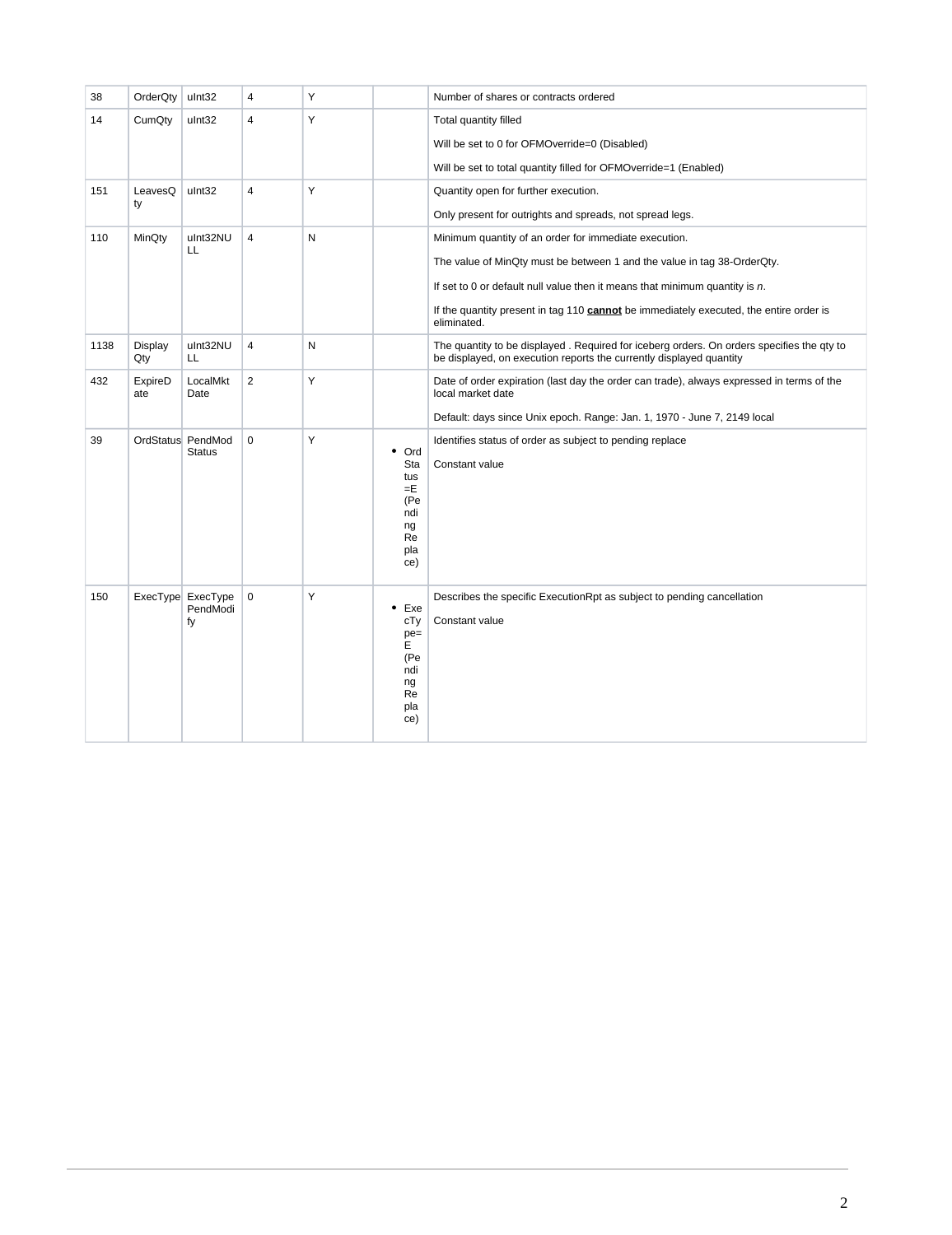| $40\,$ |      | OrdType OderType | $\vert$ 1    | $\mathsf Y$ | $\bullet$ Ord<br>$Typ$<br>e=1<br>(Ma<br>rket<br>ord<br>er<br>with<br>prot<br>ecti<br>$\bullet$ Ord<br>Typ<br>$e=2$<br>(Li)<br>mit<br>ord<br>$\bullet$ Ord<br>Typ<br>$e=4$<br>(St)<br>op<br>limit<br>$_{\rm ord}$<br>$\bullet$ Ord<br>Typ<br>$e=$<br>K<br>(Ma<br>rket<br>limit<br>ord<br>er) | Order type    |
|--------|------|------------------|--------------|-------------|---------------------------------------------------------------------------------------------------------------------------------------------------------------------------------------------------------------------------------------------------------------------------------------------|---------------|
| 54     | Side | SideReq          | $\mathbf{1}$ | $\mathsf Y$ | $\bullet$ Sid<br>$e=1$<br>(Bu<br>$\bullet$ $\overrightarrow{Sid}$<br>$e=2$<br>(Sel<br>I)                                                                                                                                                                                                    | Side of order |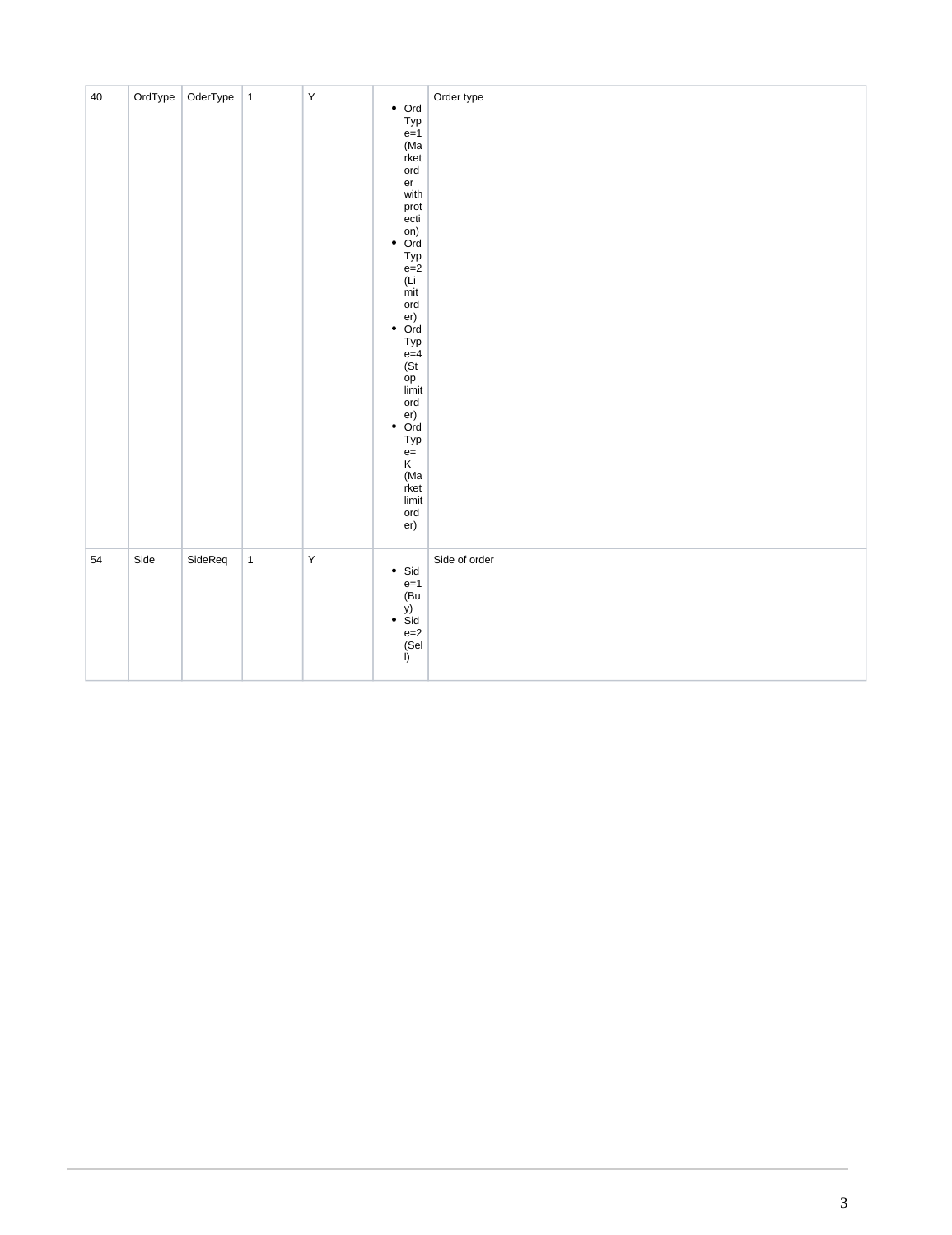| 59   | TimeInF<br>orce    | TimeInFor<br>ce | $\overline{1}$ | Υ | $\bullet$ Tim                | Specifies how long the order remains in effect                                                          |
|------|--------------------|-----------------|----------------|---|------------------------------|---------------------------------------------------------------------------------------------------------|
|      |                    |                 |                |   | eln<br>For                   | FOK is supported only for BrokerTec/EBS                                                                 |
|      |                    |                 |                |   | $ce =$<br>$\mathbf{0}$       | GFS is supported only for EBS                                                                           |
|      |                    |                 |                |   | (Da<br>y)                    |                                                                                                         |
|      |                    |                 |                |   | $\bullet$<br>Tim<br>eln      |                                                                                                         |
|      |                    |                 |                |   | For<br>$ce=$                 |                                                                                                         |
|      |                    |                 |                |   | $\mathbf{1}$<br>(GT)         |                                                                                                         |
|      |                    |                 |                |   | C)<br>Tim<br>٠               |                                                                                                         |
|      |                    |                 |                |   | eln<br>For                   |                                                                                                         |
|      |                    |                 |                |   | $ce =$<br>3                  |                                                                                                         |
|      |                    |                 |                |   | (FA<br>K)                    |                                                                                                         |
|      |                    |                 |                |   | Tim<br>٠<br>eln              |                                                                                                         |
|      |                    |                 |                |   | For                          |                                                                                                         |
|      |                    |                 |                |   | $ce =$<br>4<br>(FO           |                                                                                                         |
|      |                    |                 |                |   | K)<br>Tim<br>٠               |                                                                                                         |
|      |                    |                 |                |   | eln<br>For                   |                                                                                                         |
|      |                    |                 |                |   | $ce=$                        |                                                                                                         |
|      |                    |                 |                |   | 6<br>(GT)<br>D)              |                                                                                                         |
|      |                    |                 |                |   | Tim<br>٠<br>eln              |                                                                                                         |
|      |                    |                 |                |   | For                          |                                                                                                         |
|      |                    |                 |                |   | $ce =$<br>99                 |                                                                                                         |
|      |                    |                 |                |   | (GF<br>S)                    |                                                                                                         |
| 1028 | Manual             | ManualOr        | $\mathbf{1}$   | Υ |                              | Indicates if order was sent manually or generated by automated trading logic                            |
|      | OrderInd<br>icator | $d$ Ind $Req$   |                |   | $\bullet$<br>$0=$<br>Aut     |                                                                                                         |
|      |                    |                 |                |   | om<br>ated                   |                                                                                                         |
|      |                    |                 |                |   | $1 =$<br>Ma                  |                                                                                                         |
|      |                    |                 |                |   | nual                         |                                                                                                         |
| 9765 | PossRet            | BooleanFl       | $\mathbf{1}$   | Y |                              | Flags message as possible retransmission or duplicate                                                   |
|      | ransFlag           | ag              |                |   | $\bullet$<br>$0 = F$<br>alse | This will convey whether a message is an original transmission or duplicate in response to              |
|      |                    |                 |                |   | $1 = T$<br>٠<br>rue          | RetransmissionRequest                                                                                   |
|      |                    |                 |                |   |                              | This will become pertinent when original messages get interleaved with Retransmission<br>responses      |
|      |                    |                 |                |   |                              | Possible duplicate means that same message could have been sent again with different<br>sequence number |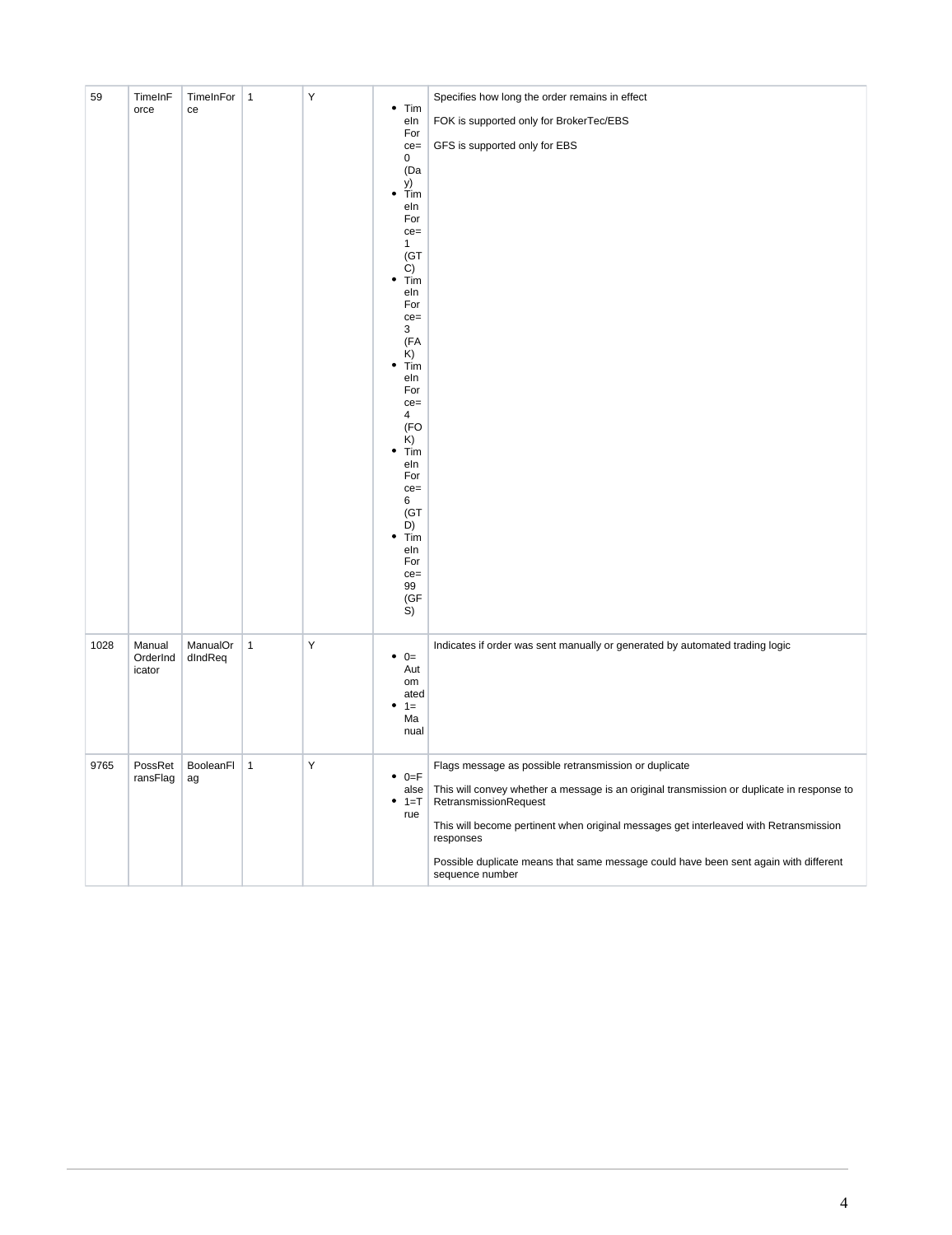| 9553 | SplitMsg          | SplitMsg          | 1            | N | $\bullet$ 0=<br>Spli<br>t<br>Ms<br>g<br>Del<br>ayed<br>٠<br>$1 =$<br>Out<br>of<br>Ord<br>er<br>Ms<br>g<br>Del<br>ayed<br>$2=$<br>٠<br>Co<br>mpl<br>ete<br>Ms<br>g<br>Del<br>ayed                                                                                                                                                       | Indicates whether a message was delayed as a result of being split among multiple<br>packets (0) or if a message was delayed as a result of TCP re-transmission (1) or if a<br>complete message was delayed due to a previously submitted split or out of order<br>message (2). If absent then the message was not delayed and was neither split nor<br>received out of order                                                                                                                                                                                                                                                                                                    |
|------|-------------------|-------------------|--------------|---|----------------------------------------------------------------------------------------------------------------------------------------------------------------------------------------------------------------------------------------------------------------------------------------------------------------------------------------|----------------------------------------------------------------------------------------------------------------------------------------------------------------------------------------------------------------------------------------------------------------------------------------------------------------------------------------------------------------------------------------------------------------------------------------------------------------------------------------------------------------------------------------------------------------------------------------------------------------------------------------------------------------------------------|
| 9373 | Liquidity<br>Flag | BooleanN<br>ULL   | $\mathbf{1}$ | N | ٠<br>$0 = F$<br>alse<br>$1 = T$<br>٠<br>rue                                                                                                                                                                                                                                                                                            | Indicates if an order was submitted for market making obligation as required for MIFID.<br>Applicable only for EU BrokerTec and EBS MiFID.                                                                                                                                                                                                                                                                                                                                                                                                                                                                                                                                       |
| 5409 | ShortSal<br>eType | ShortSale<br>Type | $\mathbf{1}$ | N | $\bullet$ 0=L<br>ong<br>Sell<br>$1 =$<br>٠<br>Sho<br>rt<br>Sal<br>е<br>Wit<br>h<br>No<br>Exe<br>mpt<br>ion<br>(SE<br>SH)<br>$2=$<br>٠<br>Sho<br>rt<br>Sal<br>e<br>Wit<br>h<br>Exe<br>mpt<br>ion<br>(SS<br>EX)<br>٠<br>$3=$<br>Un<br>disc<br>los<br>ed<br>Sell<br>(Inf<br>orm<br>atio<br>n<br>not<br>ava<br>ilabl<br>$e -$<br>UN<br>DI) | Indicates the type of short sale on Sell orders only as required for MiFID.<br>Should not be used for Buy orders.<br>Applicable only for EU MiFID.<br>⓪<br><b>Note</b><br>The Short-Selling Field is only required from Participants when BrokerTec EU<br>has a regulatory obligation (pursuant to Article 26(5) of MiFIR) to conduct<br>transaction reporting on behalf of the Participant. This obligation only applies<br>to BrokerTec EU when the relevant participant is exempt from MiFIR (typically<br>non-EEA (European Economic Area) firms, corporate entities or certain asset<br>managers). Please reach out to TradingVenueCompliance@cmegroup.com<br>for guidance. |